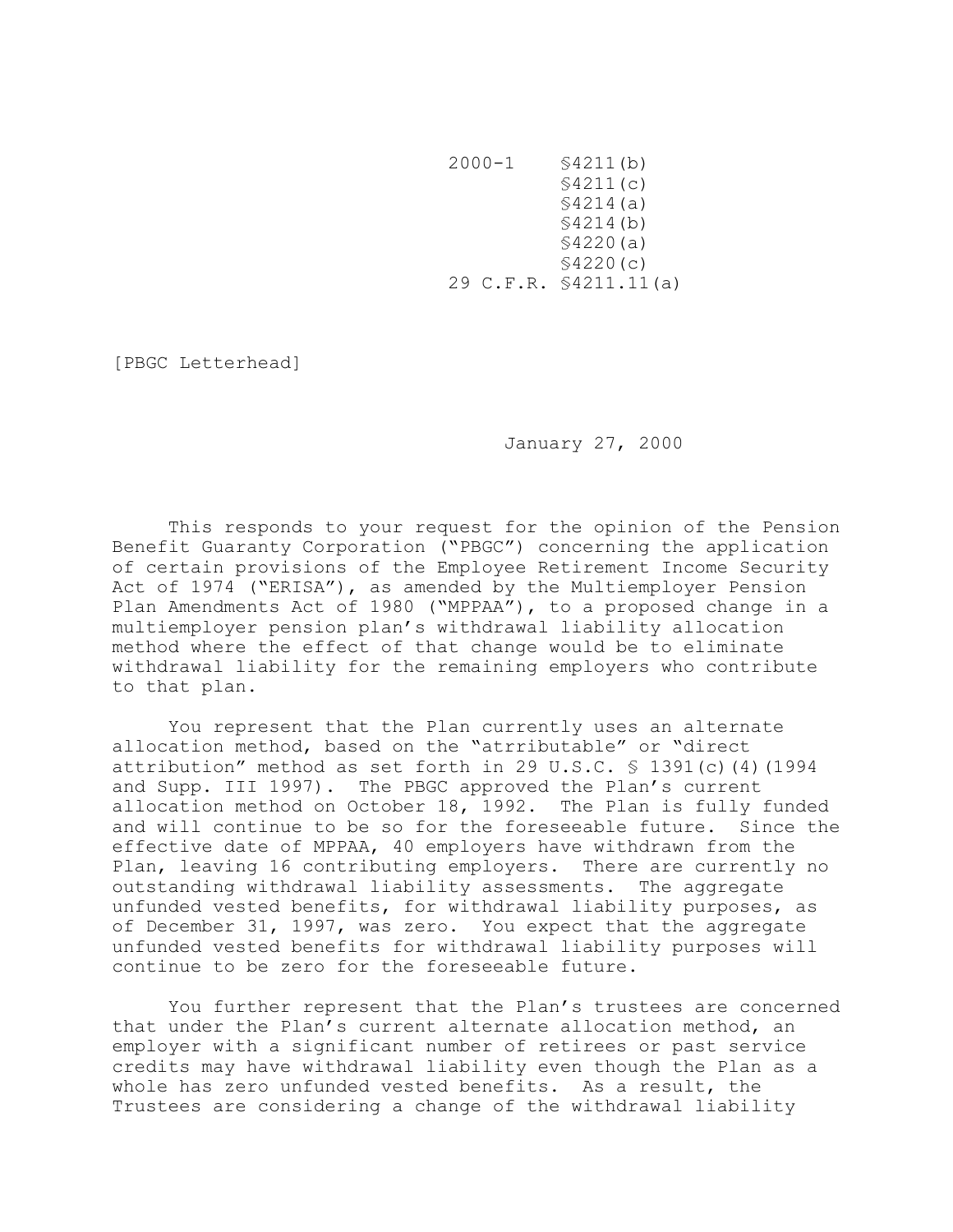Page 2

allocation method to either the "one pool" or "twenty pool/presumptive" method. We assume you refer to the "rolling-5" and "presumptive" methods, respectively. 29 U.S.C. § 1391(b), (c)(3). For withdrawals in 1999, the withdrawal liability for all employers under the Plan would be zero using either of these methods.

As a general rule, an amendment authorized by MPPAA becomes effective only if the PBGC approves the amendment or fails to disapprove the amendment within 90 days after it receives notice and a copy of the amendment from the plan sponsor. 29 U.S.C. § 1400(a). The PBGC is to disapprove such an amendment only if it determines that the amendment creates an unreasonable risk of loss to plan participants and beneficiaries or to the PBGC. 29 U.S.C. § 1400(c). The PBGC has determined that multiemployer pension plans, with the exception of certain pension plans covering employees in the building and construction industry, may without the PBGC's approval adopt by amendment any of the statutory allocation methods. 29 C.F.R. § 4211.11(a). Therefore, if the Plan's trustees elect to change the current alternate allocation method to a statutory allocation method described in 29 U.S.C.  $\frac{1}{2}$  1391(b) or (c)(2)-(4), and the Plan is not a construction industry plan, the Plan's trustees may amend the Plan to adopt the change without PBGC approval.

You should also note that such a change may not be applied retroactively without the employer's consent. 29 U.S.C. § 1394(a). Such an amendment must also be applied uniformly with respect to each affected employer, and notice of the amendment must be given to each employer who has an obligation to contribute under the Plan and to all employee organizations representing employees covered under the Plan. 29 U.S.C.  $$1394(b).$ 

You asked whether the PBGC would consider the proposed change in the Plan's withdrawal liability allocation method to be a violation of the trustees' fiduciary duties. The PBGC's regulatory authority is limited to the application of Title IV of ERISA, whereas fiduciary questions arise under Title I of ERISA. We therefore do not express any view whether the proposed change in the Plan's withdrawal liability allocation method would implicate the trustees' fiduciary duties under Title I.

The Pension and Welfare Benefit Administration ("PWBA"), within the United States Department of Labor, is charged with the interpretation and enforcement of the fiduciary responsibility provisions of Title I of ERISA. Should you desire PWBA's opinion with respect to the trustees' fiduciary concerns, I suggest you